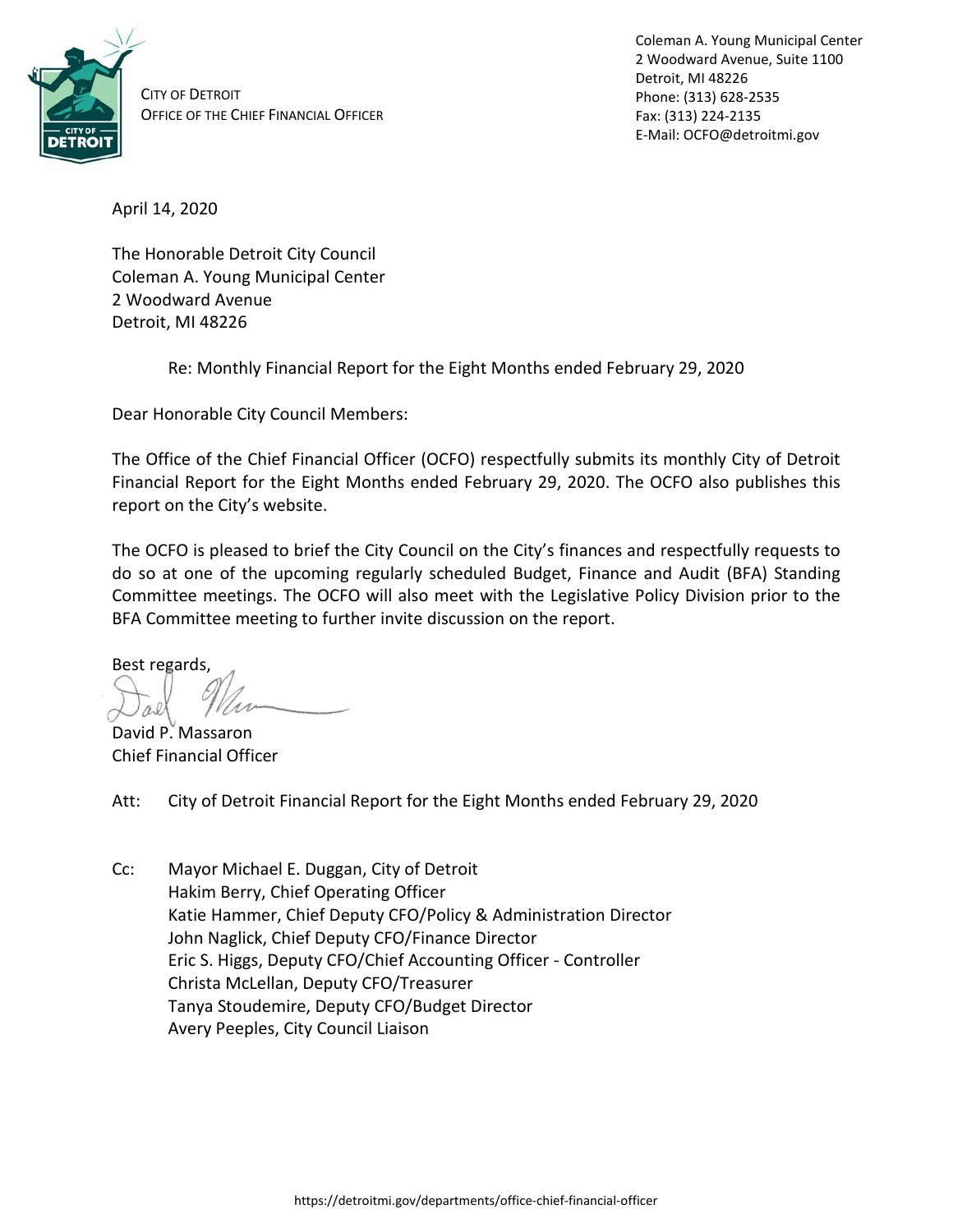

# FY 2020 Financial Report

### For the 8 Months ended February 29, 2020

Office of the Chief Financial Officer

Submitted on April 14, 2020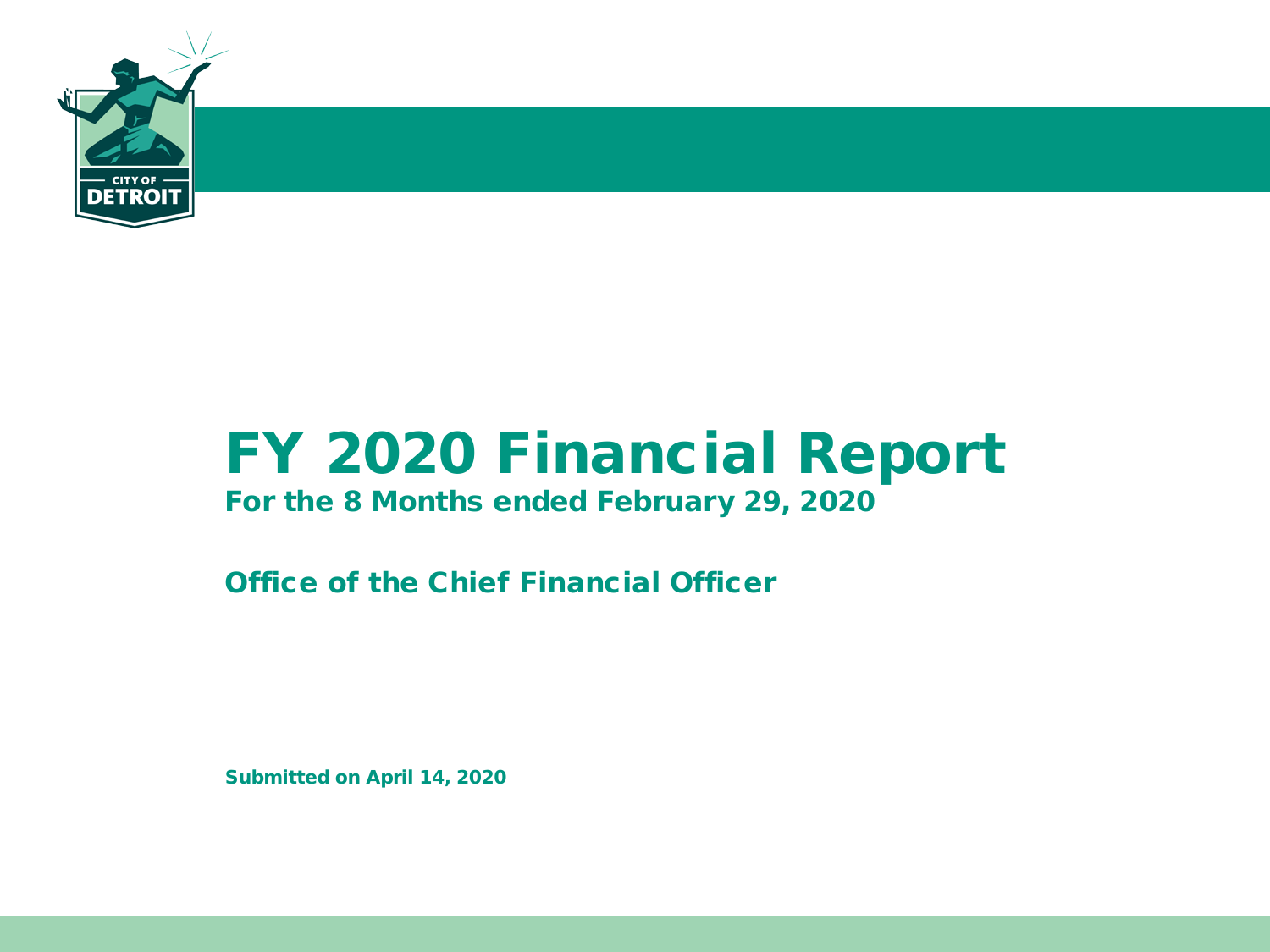

### **Table of Contents**

|                                             | Page(s)               |
|---------------------------------------------|-----------------------|
| <b>Executive Summary</b>                    | $\mathbf{2}^{\prime}$ |
| <b>YTD Budget Amendments - General Fund</b> | 3                     |
| <b>Budget vs. Actual Report</b>             | $\overline{4}$        |
| <b>Employee Count Monitoring</b>            | 5                     |
| Income Tax Reports                          | $6 - 7$               |
| Development and Grants Reports              | $8 - 10$              |
| <b>Cash Reports</b>                         | $11 - 13$             |
| <b>Accounts Payable Reports</b>             | 14                    |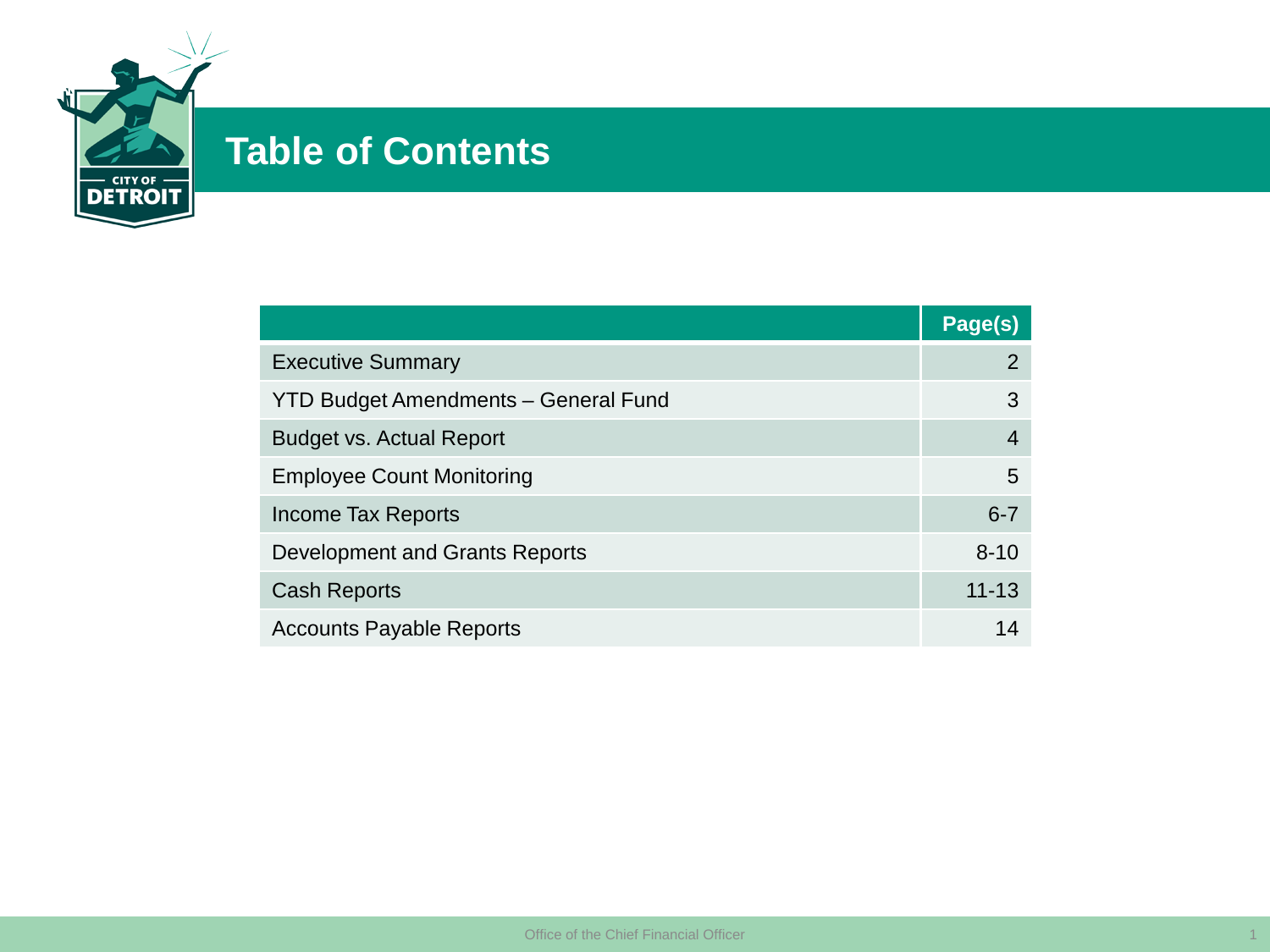

### **Executive Summary**

The City is incurring substantial revenue losses and additional expenditures due to the COVID-19 public health emergency. The City anticipates the federal stimulus CARES Act will not reimburse for revenue losses due to COVID-19, only new expenditures related to the pandemic. Revenue losses include gaming, income taxes, and several other major revenue streams impacted by the mandatory closures and the impact on the economy.

The City is projecting a \$348M revenue shortfall over two fiscal years (\$154M shortfall in FY 2020 and \$194M shortfall in FY 2021 vs. the February 2020 Revenue Estimating Conference). The shortfall is only partially offset by the pre-COVID-19 surplus of \$51M.

The City will present a plan at the next Financial Review Commission meeting on April 27, 2020. This plan will outline steps the City intends to take to balance the FY 2020 and FY 2021 budgets.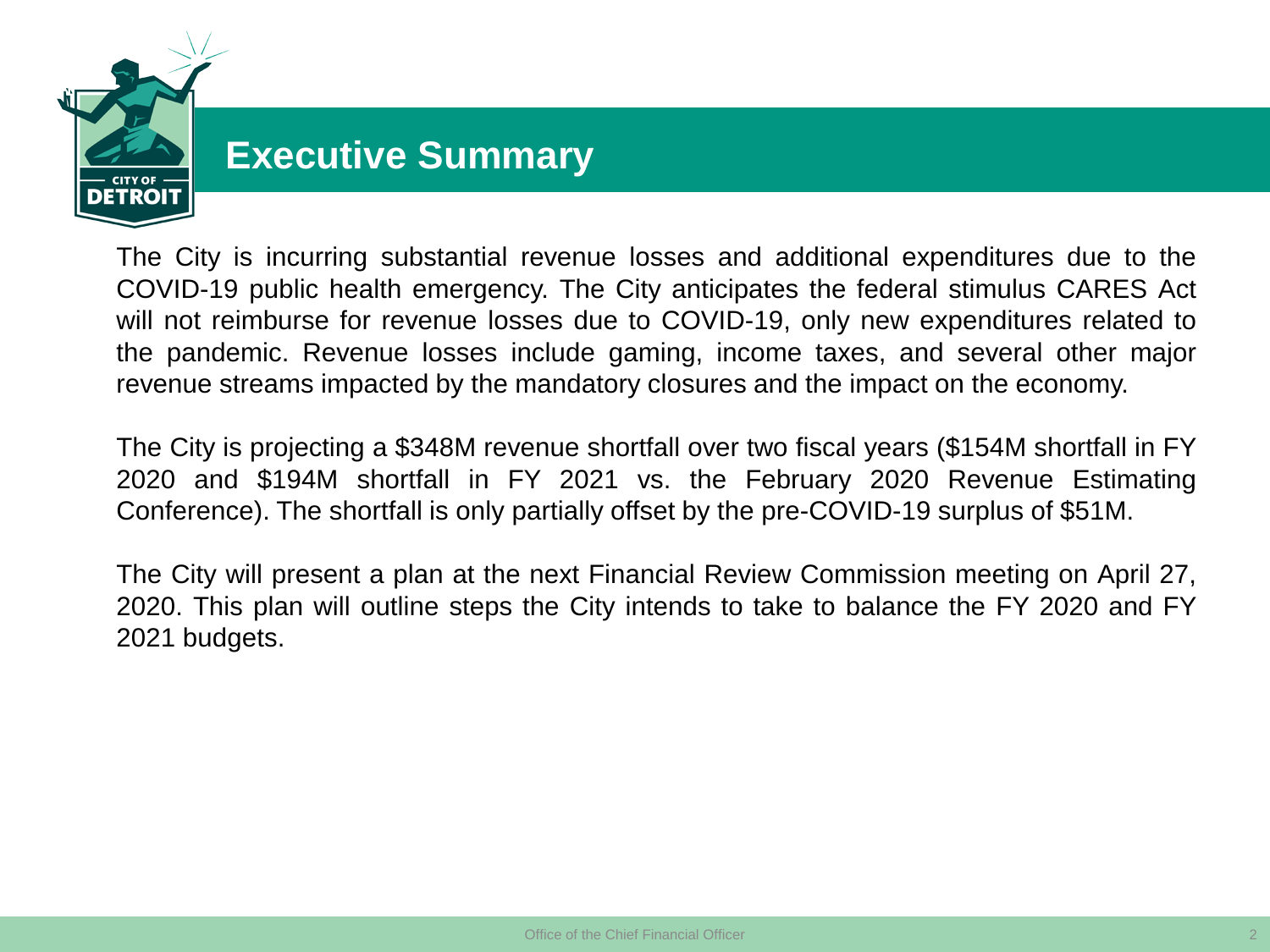

### **YTD Budget Amendments – General Fund**

| FY 2019-2020 GENERAL FUND BUDGET AMENDMENTS (Through February 2020) |                                 |    |               |  |  |  |  |  |  |  |  |
|---------------------------------------------------------------------|---------------------------------|----|---------------|--|--|--|--|--|--|--|--|
| <b>Department</b>                                                   | <b>Reason for Amendment</b>     |    | Amount        |  |  |  |  |  |  |  |  |
| FY 2019 - 2020 Adopted Budget                                       |                                 | \$ | 1,143,283,981 |  |  |  |  |  |  |  |  |
|                                                                     |                                 |    |               |  |  |  |  |  |  |  |  |
| <b>Carry Forward Use of Assigned Fund Balance</b>                   |                                 |    |               |  |  |  |  |  |  |  |  |
| Recreation                                                          | Forest Park Improvements        |    | 823,054       |  |  |  |  |  |  |  |  |
| <b>General Services</b>                                             | <b>Wayne County Millages</b>    |    | 64,135        |  |  |  |  |  |  |  |  |
| Non-Departmental                                                    | P.E.G Fees                      |    | 1,878,306     |  |  |  |  |  |  |  |  |
| Police                                                              | Public Act. 302 - Training Fund |    | 598,467       |  |  |  |  |  |  |  |  |
| Non-Departmental                                                    | <b>PLD Decommission</b>         |    | 23,000,000    |  |  |  |  |  |  |  |  |
|                                                                     | <b>Total</b>                    |    | 26,363,962    |  |  |  |  |  |  |  |  |
| <b>Budget Amendment</b>                                             |                                 |    |               |  |  |  |  |  |  |  |  |
| Housing and Revitalization                                          | Small Business Development      |    | 2,700,000     |  |  |  |  |  |  |  |  |
| <b>General Services</b>                                             | <b>Wayne County Millages</b>    |    | 200,000       |  |  |  |  |  |  |  |  |
|                                                                     | Total                           |    | 2,900,000     |  |  |  |  |  |  |  |  |
| <b>Transfer From Other Funds</b>                                    |                                 |    |               |  |  |  |  |  |  |  |  |
| <b>N/A</b>                                                          | <b>N/A</b>                      |    | N/A           |  |  |  |  |  |  |  |  |
|                                                                     | Total                           |    | $\bf{0}$      |  |  |  |  |  |  |  |  |
| FY 2019 - 2020 Amended Budget (Through February 2020)               |                                 | \$ | 1,172,547,943 |  |  |  |  |  |  |  |  |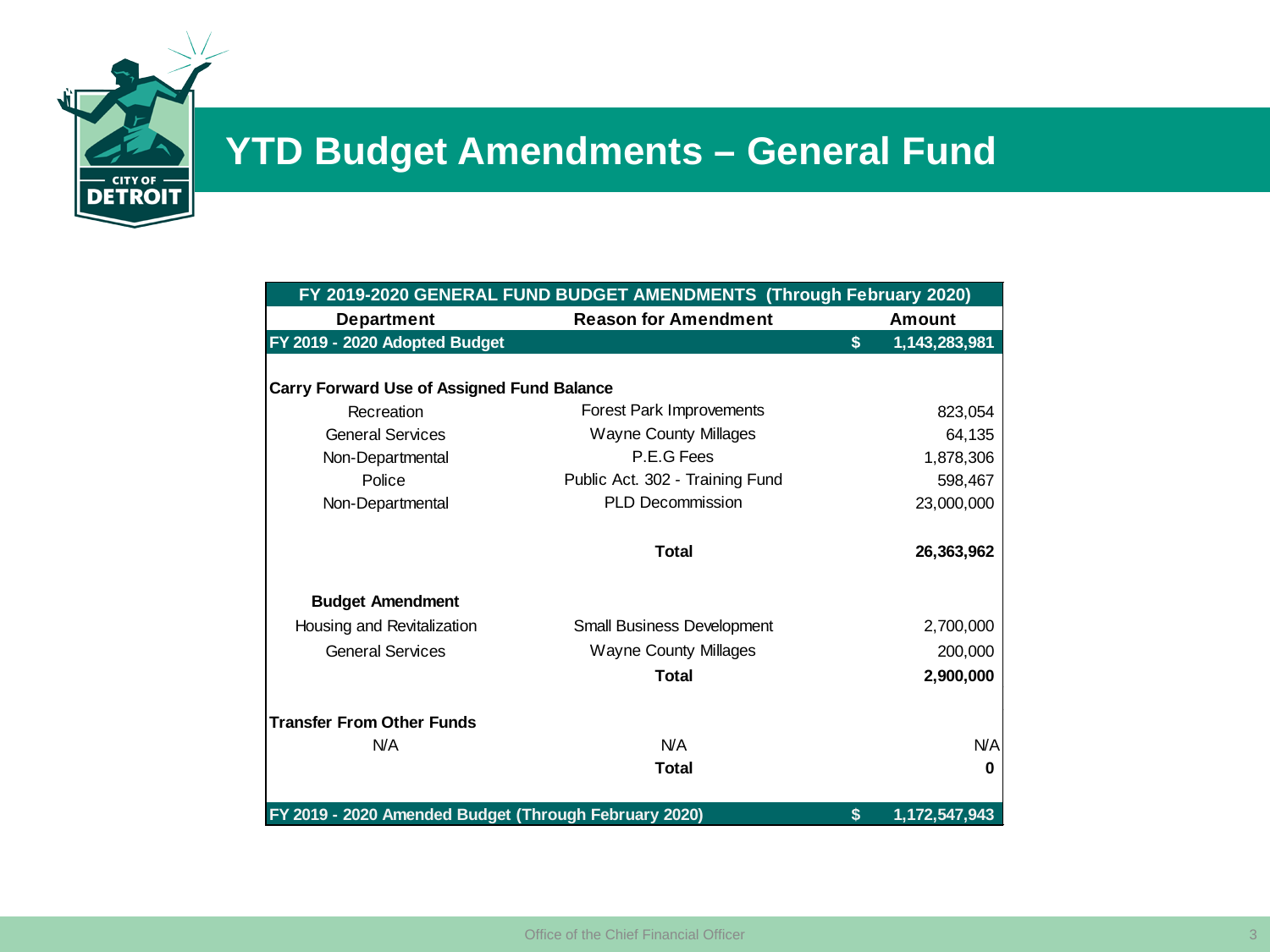

### **YTD Budget vs. YTD Actual – General Fund (Unaudited)**

| <b>YTD ANALYSIS</b>                        |    |                               |    |               |                                             |    |              |  |  |  |  |  |  |
|--------------------------------------------|----|-------------------------------|----|---------------|---------------------------------------------|----|--------------|--|--|--|--|--|--|
|                                            |    | <b>BUDGET</b>                 |    |               | <b>ACTUAL + ADJUSTMENTS + ENCUMBRANCES</b>  |    |              |  |  |  |  |  |  |
| <b>MAJOR CLASSIFICATIONS</b>               |    | <b>YEAR</b><br><b>TO DATE</b> |    | <b>ACTUAL</b> | <b>ADJUSTMENTS +</b><br><b>ENCUMBRANCES</b> |    | <b>TOTAL</b> |  |  |  |  |  |  |
| A                                          |    | в                             |    | C             | D                                           |    | $E = C + D$  |  |  |  |  |  |  |
| <b>REVENUE:</b>                            |    |                               |    |               |                                             |    |              |  |  |  |  |  |  |
| Municipal Income Tax                       | \$ | 194.8                         | \$ | 210.7         | —                                           | \$ | 210.7        |  |  |  |  |  |  |
| <b>Property Taxes</b>                      |    | 79.6                          |    | 84.6          |                                             |    | 84.6         |  |  |  |  |  |  |
| <b>Wagering Taxes</b>                      |    | 122.3                         |    | 127.7         |                                             |    | 127.7        |  |  |  |  |  |  |
| Utility Users' Tax                         |    | 14.1                          |    | 15.0          |                                             |    | 15.0         |  |  |  |  |  |  |
| <b>State Revenue Sharing</b>               |    | 102.7                         |    | 106.2         |                                             |    | 106.2        |  |  |  |  |  |  |
| <b>Other Revenues</b>                      |    | 173.6                         |    | 130.9         |                                             |    | 130.9        |  |  |  |  |  |  |
| Sub-Total                                  | \$ | 687.1                         | \$ | 675.0         |                                             | \$ | 675.0        |  |  |  |  |  |  |
| Budgeted Use of Prior Year Fund Balance    |    | 30.2                          |    | 0.0           | 30.0                                        |    | 30.0         |  |  |  |  |  |  |
| Carry forward-Use of Assigned Fund Balance |    | 26.4                          |    | 0.0           | 26.4                                        |    | 26.4         |  |  |  |  |  |  |
| <b>Transfers from Other Funds</b>          |    | 0.0                           |    | 0.0           | 0.0                                         |    | 0.0          |  |  |  |  |  |  |
| <b>Budget Amendments</b>                   |    | 2.9                           |    | 0.0           | 2.9                                         |    | 2.9          |  |  |  |  |  |  |
| <b>TOTAL</b>                               | \$ | 746.5                         | \$ | 675.0         | \$<br>59.3                                  | \$ | 734.3        |  |  |  |  |  |  |
| <b>EXPENDITURES:</b>                       |    |                               |    |               |                                             |    |              |  |  |  |  |  |  |
| Salary and Wages (Incl. Overtime)          | \$ | (317.1)                       | \$ | (304.7)       | $\overline{\phantom{0}}$                    | \$ | (304.7)      |  |  |  |  |  |  |
| <b>Employee Benefits</b>                   |    | (117.5)                       |    | (87.9)        |                                             |    | (87.9)       |  |  |  |  |  |  |
| <b>Legacy Pension Payments</b>             |    | 0.0                           |    | 0.0           |                                             |    | 0.0          |  |  |  |  |  |  |
| <b>Retiree Protection Fund</b>             |    | (45.0)                        |    | (45.0)        |                                             |    | (45.0)       |  |  |  |  |  |  |
| Debt Service                               |    | (58.3)                        |    | (58.3)        |                                             |    | (58.3)       |  |  |  |  |  |  |
| <b>Other Expenses</b>                      |    | (239.3)                       |    | (207.0)       | (60.6)                                      |    | (267.6)      |  |  |  |  |  |  |
| <b>TOTAL</b>                               |    | (777.1)                       | \$ | $(702.9)$ \$  | $(60.6)$ \$                                 |    | (763.5)      |  |  |  |  |  |  |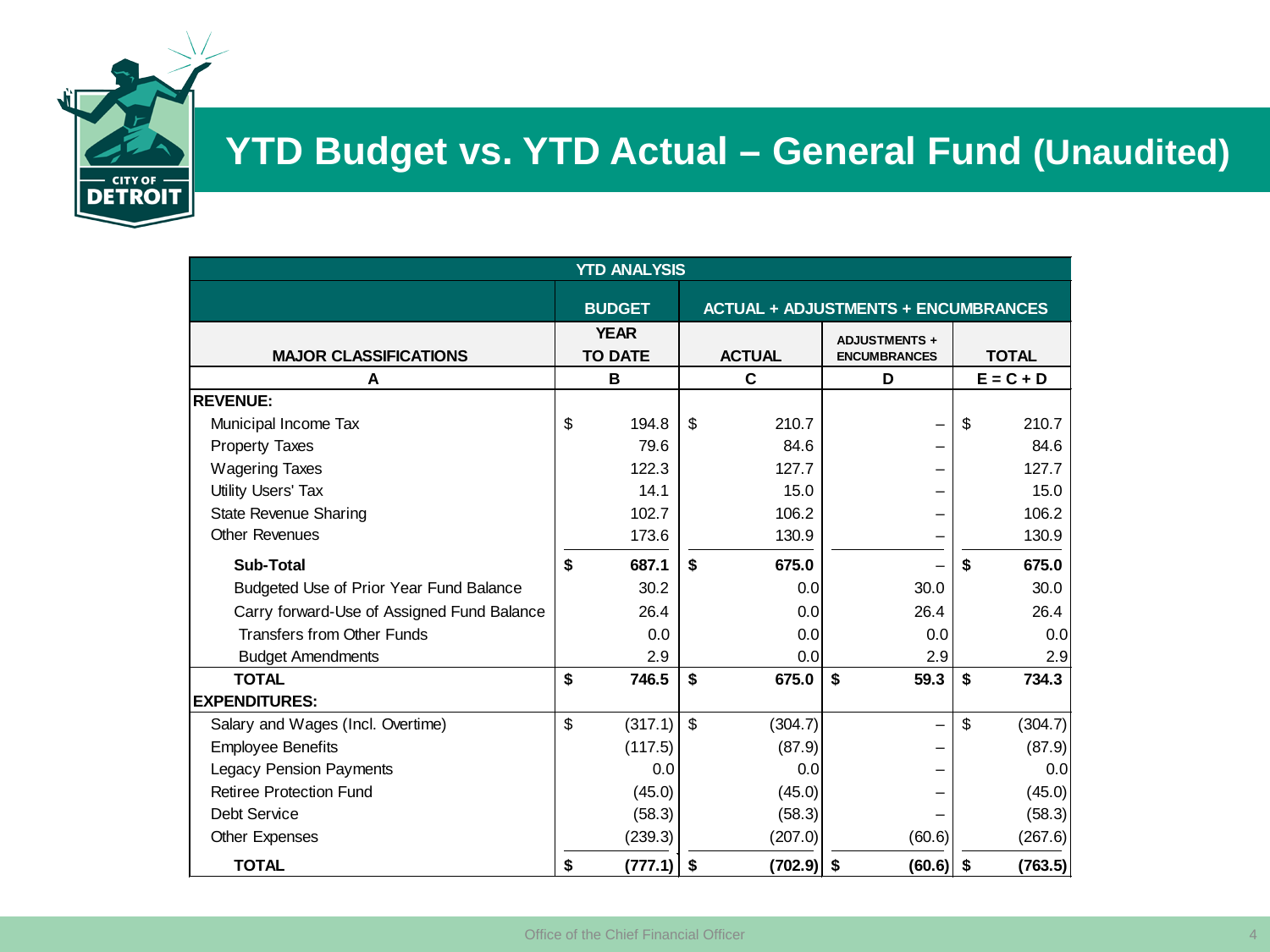

### **Employee Count Monitoring**

|                                             |                        | MONTH-OVER-MONTH ACTUAL <sup>(1)</sup> | <b>BUDGET VS. ACTUAL</b><br>Variance    |                                                     |                                             |     |  |  |  |  |  |
|---------------------------------------------|------------------------|----------------------------------------|-----------------------------------------|-----------------------------------------------------|---------------------------------------------|-----|--|--|--|--|--|
|                                             | Actual<br>January 2020 | Actual<br>February 2020                | Change<br>January 2020<br>February 2020 | Adjusted<br><b>Budget</b><br>FY 2020 <sup>(2)</sup> | Under/(Over)<br>Budget vs.<br>February 2020 |     |  |  |  |  |  |
| <b>Public Safety</b>                        |                        |                                        |                                         |                                                     |                                             |     |  |  |  |  |  |
| Police                                      | 3,152                  | 3,172                                  | 20                                      | 3,338                                               | 166                                         | 5%  |  |  |  |  |  |
| Fire                                        | 1,172                  | 1,153                                  | (19)                                    | 1,275                                               | 122                                         | 10% |  |  |  |  |  |
| <b>Total Public Safety</b>                  | 4,324                  | 4,325                                  | 1                                       | 4,613                                               | 288                                         | 6%  |  |  |  |  |  |
| <b>Non-Public Safety</b>                    |                        |                                        |                                         |                                                     |                                             |     |  |  |  |  |  |
| Office of the Chief Financial Officer       | 428                    | 420                                    | (8)                                     | 533                                                 | 113                                         |     |  |  |  |  |  |
| Public Works - Full Time                    | 386                    | 381                                    | (5)                                     | 447                                                 | 66                                          |     |  |  |  |  |  |
| Health and Wellness Promotion               | 133                    | 128                                    | (5)                                     | 182                                                 | 54                                          |     |  |  |  |  |  |
| Human Resources                             | 100                    | 99                                     | (1)                                     | 105                                                 | 6                                           |     |  |  |  |  |  |
| Housing and Revitalization                  | 106                    | 105                                    | (1)                                     | 109                                                 | $\overline{4}$                              |     |  |  |  |  |  |
| Innovation and Technology                   | 120                    | 119                                    | (1)                                     | 140                                                 | 21                                          |     |  |  |  |  |  |
| Law                                         | 117                    | 117                                    | $\mathbf 0$                             | 127                                                 | 10                                          |     |  |  |  |  |  |
| Mayor's Office (includes Homeland Security) | 81                     | 81                                     | $\mathbf 0$                             | 81                                                  | $\mathbf 0$                                 |     |  |  |  |  |  |
| Municipal Parking <sup>(6)</sup>            | 96                     | 94                                     | (2)                                     | 104                                                 | 10                                          |     |  |  |  |  |  |
| Planning and Development                    | 38                     | 37                                     | (1)                                     | 41                                                  | $\overline{4}$                              |     |  |  |  |  |  |
| General Services - Full Time                | 541                    | 539                                    | (2)                                     | 573                                                 | 34                                          |     |  |  |  |  |  |
| Legislative <sup>(3)</sup>                  | 219                    | 217                                    | (2)                                     | 260                                                 | 43                                          |     |  |  |  |  |  |
| 36th District Court                         | 320                    | 321                                    | $\mathbf{1}$                            | 325                                                 | $\overline{4}$                              |     |  |  |  |  |  |
| Other <sup>(4)</sup>                        | 191                    | 188                                    | (3)                                     | 199                                                 | 11                                          |     |  |  |  |  |  |
| <b>Total Non-Public Safety</b>              | 2,876                  | 2,846                                  | (30)                                    | 3,226                                               | 380                                         | 12% |  |  |  |  |  |
| <b>Total General City-Full Time</b>         | 7,200                  | 7,171                                  | (29)                                    | 7,839                                               | 668                                         | 9%  |  |  |  |  |  |
| Public Works - Part Time Headcount          | 11                     | 11                                     | $\mathbf 0$                             | 67                                                  | 56                                          |     |  |  |  |  |  |
| Recreation - Part Time Headcount            | $\Omega$               | $\Omega$                               | $\mathbf 0$                             | $\Omega$                                            | $\mathbf 0$                                 |     |  |  |  |  |  |
| General Services - Part Time Headcount      | 149                    | 152                                    | 3                                       | 635                                                 | 483                                         |     |  |  |  |  |  |
| Elections - Part Time Headcount             | 44                     | 57                                     | 13                                      | 120                                                 | 63                                          |     |  |  |  |  |  |
| Seasonal/ Part Time <sup>(5)</sup>          | 204                    | 220                                    | 16                                      | 822                                                 | 602                                         | 73% |  |  |  |  |  |
| Enterprise                                  |                        |                                        |                                         |                                                     |                                             |     |  |  |  |  |  |
| Airport                                     | 4                      | 4                                      | 0                                       | $\overline{\mathbf{4}}$                             | $\mathbf 0$                                 |     |  |  |  |  |  |
| <b>BSEED</b>                                | 277                    | 283                                    | 6                                       | 337                                                 | 54                                          |     |  |  |  |  |  |
| Transportation                              | 899                    | 899                                    | $\pmb{0}$                               | 973                                                 | 74                                          |     |  |  |  |  |  |
| Water and Sewerage                          | 566                    | 566                                    | $\mathbf 0$                             | 650                                                 | 84                                          |     |  |  |  |  |  |
| Library                                     | 302                    | 299                                    | (3)                                     | 326                                                 | 27                                          |     |  |  |  |  |  |
| <b>Total Enterprise</b>                     | 2,048                  | 2,051                                  | 3                                       | 2,290                                               | 239                                         | 10% |  |  |  |  |  |
| <b>Total City</b>                           | 9,452                  | 9,442                                  | (10)                                    | 10,951                                              | 1,509                                       | 14% |  |  |  |  |  |

Notes:

(1) Actuals are based on active employees only tooth permanent and temporary) and include full-time, part-time, seasonal employees and PSCs if funded by vacant budgeted positions.<br>(2) Adjusted Budget reflects amendments an

(5) Includes: DPW, General Services, Recreation and Elections

(6) During the development of the FY 2020 - FY 2023 Four-Year Plan, the Municipal Parking Department was transferred to the General Fund.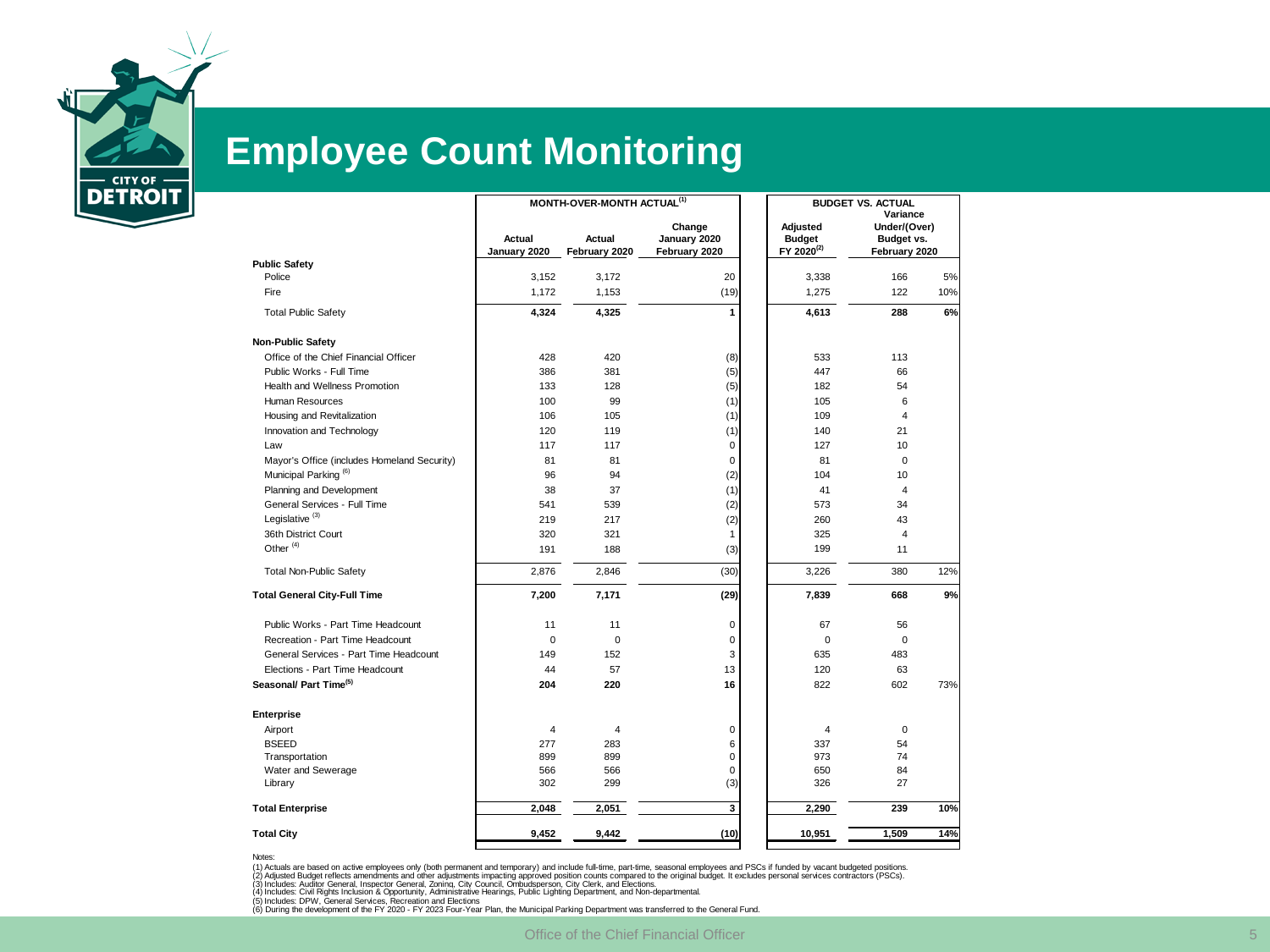

# **Income Tax - Collections**

| <b>Fiscal Years 2019 - 2020</b>                 |    | FY20 YTD             |                            | FY19 YTD             |  |  |  |  |  |  |
|-------------------------------------------------|----|----------------------|----------------------------|----------------------|--|--|--|--|--|--|
| <b>Income Tax Collections</b>                   |    | <b>February 2020</b> |                            | <b>February 2019</b> |  |  |  |  |  |  |
|                                                 |    |                      |                            |                      |  |  |  |  |  |  |
| Withholdings/Estimates                          | \$ | 195,003,838          | $\boldsymbol{\mathcal{L}}$ | 186,643,919          |  |  |  |  |  |  |
| <b>Individuals</b>                              |    | 15,011,006           |                            | 12,909,992           |  |  |  |  |  |  |
| Corporations                                    |    | 11,232,239           |                            | 13,536,516           |  |  |  |  |  |  |
| Partnerships                                    |    | 3,059,553            |                            | 2,122,200            |  |  |  |  |  |  |
| <b>Assessments</b>                              |    | 1,476,677            |                            | 3,543,227            |  |  |  |  |  |  |
| <b>Total Collections</b>                        | \$ | 225,783,313          | $\boldsymbol{\mathsf{S}}$  | 218,755,854          |  |  |  |  |  |  |
| <b>Refunds/Disbursements</b>                    |    | (15,042,485)         |                            | (7,075,850)          |  |  |  |  |  |  |
| <b>Collections Net of Refunds/Disbursements</b> |    | 210,740,828          | \$                         | 211,680,004          |  |  |  |  |  |  |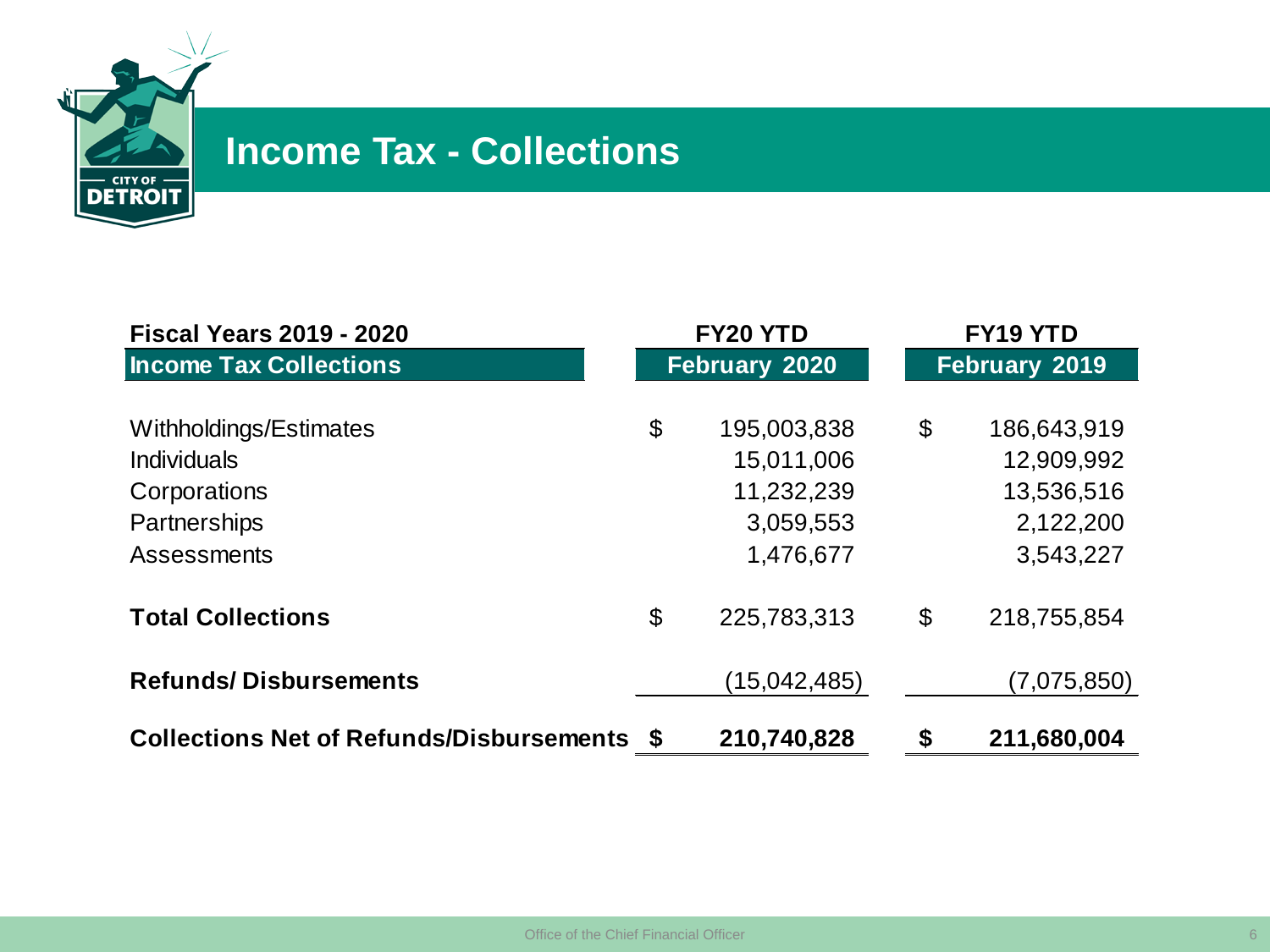

# **Income Tax – Volume of Returns and Withholdings**

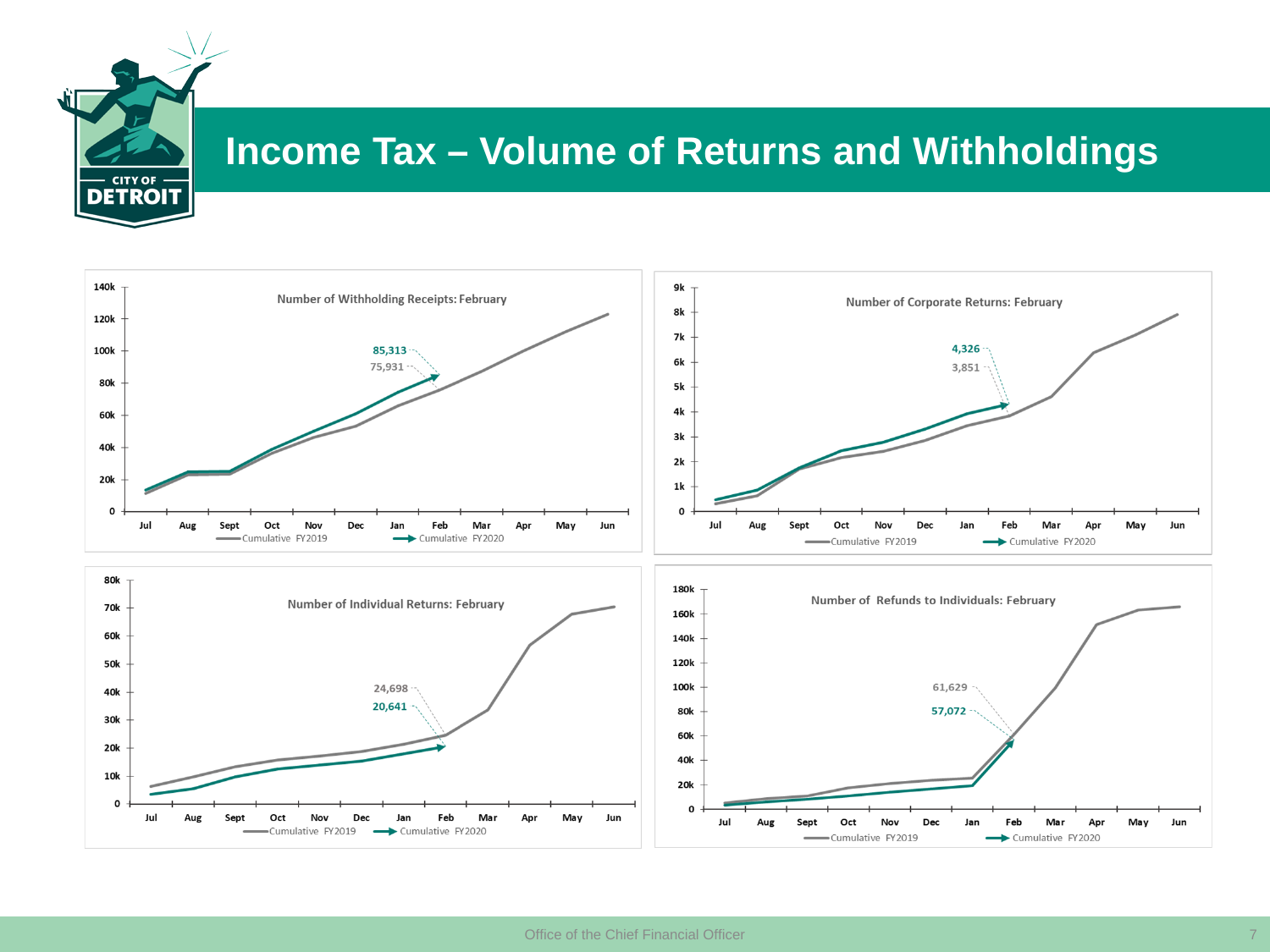

### **Development and Grants**

### Active Grants and Donations as of February 29, 2020 *(\$ inmillions)*

|                               | <b>Amount Awarded – City(1)</b> | <b>Amount Awarded - Partners</b> <sup>(2)</sup> |
|-------------------------------|---------------------------------|-------------------------------------------------|
| <b>Total Active</b>           | \$793.0                         | \$203.6                                         |
| Net Change from last month(3) | (\$125.0)                       | \$86.9                                          |

### New Funds – January 1 to March 26, 2020 **(***\$ inmillions)*

|                          | <b>Amount Awarded</b> |
|--------------------------|-----------------------|
| <b>Documented</b>        | \$132.7               |
| Committed <sup>(4)</sup> | \$15.5                |
| <b>Total New Funding</b> | \$148.2               |

### Net New to the City<sup>(5)</sup>  $$100.7$

(1) Reflects public and private funds directly to City departments.

- (2) Reflects public and private funds for City projects via fiduciaries, and to third-party partners and agencies for projects prioritized by the City for which the OCFO-Office of Development and Grants has provided active support.
- (3) This report is the first to reflect the closure of all projects with an end-date of December 31, 2019. The most significant new award in February is the \$100,000,000 for the new Detroit Innovation Center, from the Stephen M. Ross Foundation.
- (4) Reflects verbal and informal commitments which are secure, but for which formal agreements have not yet been finalized.
- (5) Reflects new funds to the City from organizations which have not given to the City of Detroit before.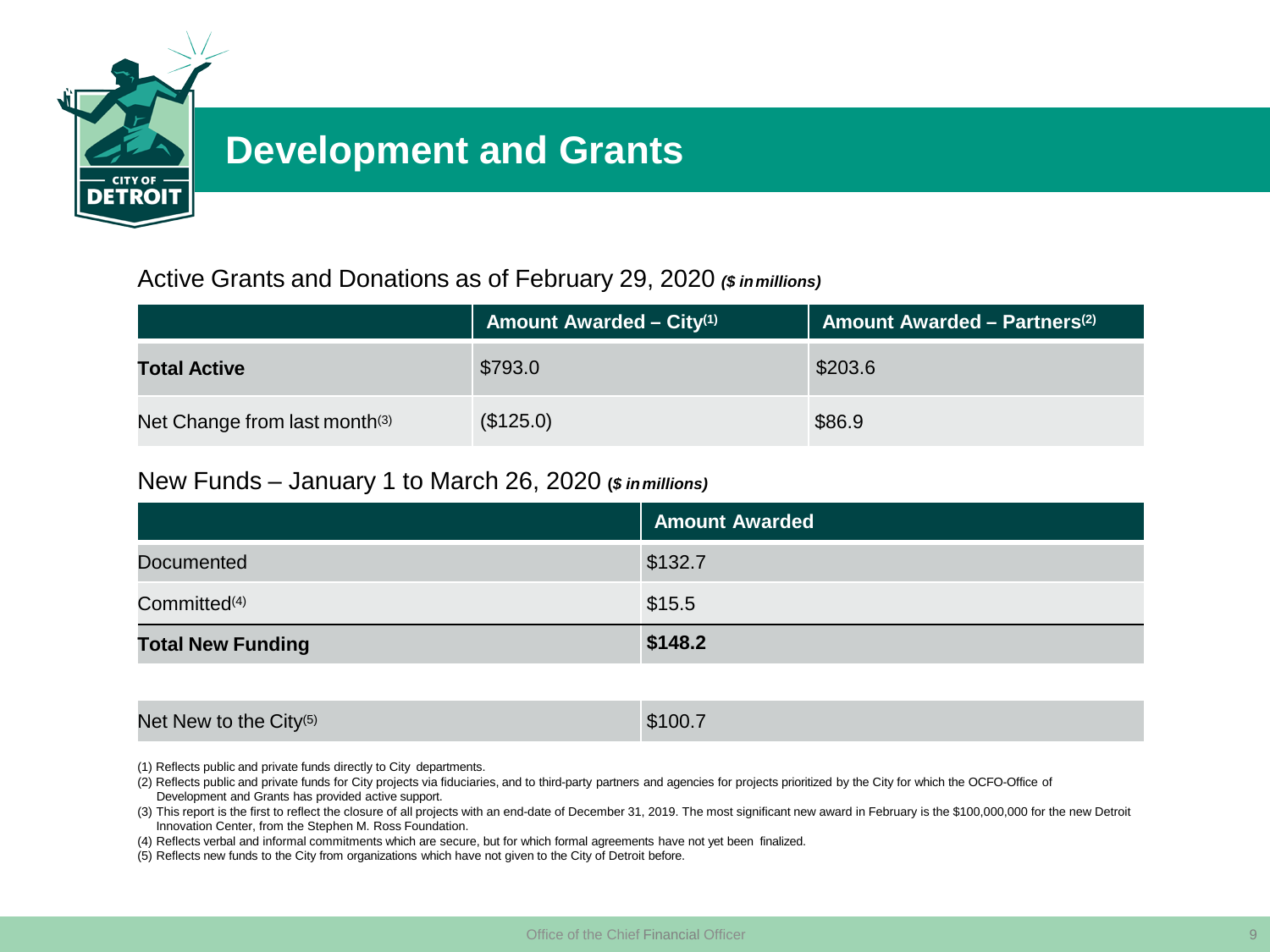

### **Development and Grants**

New Funds (Total) – January 1 to March 26, 2020 – By Priority Category

| <b>Priority Category</b>               | <b>Documented</b>                           | <b>Committed</b>                    | <b>Total</b>                             |
|----------------------------------------|---------------------------------------------|-------------------------------------|------------------------------------------|
| <b>Administration/General Services</b> | $\boldsymbol{\mathsf{S}}$<br>4,754,847      |                                     | $\boldsymbol{\theta}$<br>4,754,847       |
| Community/Culture                      | $\mathfrak{S}$<br>1,229,500                 |                                     | $\boldsymbol{\theta}$<br>1,229,500       |
| <b>Economic Development</b>            | $\boldsymbol{\mathsf{S}}$<br>102,520,000 \$ | 5,000,000                           | $\boldsymbol{\mathsf{S}}$<br>107,520,000 |
| Health                                 | \$<br>3,447,684                             | $\mathfrak{S}$<br>7,400,000         | $\mathfrak{F}$<br>10,847,684             |
| Housing                                | $\boldsymbol{\mathsf{S}}$<br>15,000         | 1,274,300<br>$\mathcal{S}$          | 1,289,300<br>$\mathcal{S}$               |
| Infrastructure                         |                                             | 26,115<br>$\boldsymbol{\mathsf{S}}$ | $\mathfrak{F}$<br>26,115                 |
| <b>Parks and Recreation</b>            | $\mathcal{S}$<br>496,764                    |                                     | $\boldsymbol{\theta}$<br>496,764         |
| Planning                               |                                             |                                     |                                          |
| <b>Public Safety</b>                   | $\boldsymbol{\mathsf{S}}$<br>1,504,582 \$   | 75,000                              | $\sqrt{3}$<br>1,579,582                  |
| Technology/Education                   |                                             |                                     |                                          |
| Transportation                         | $\mathfrak{S}$<br>18,249,582                |                                     | $\boldsymbol{\mathsf{S}}$<br>18,249,582  |
| Workforce                              | \$<br>435,000 \$                            | 1,750,000                           | $\sqrt{3}$<br>2,185,000                  |
| <b>Grand Total</b>                     | 132,652,959<br>\$                           | 15,525,415<br>$\sqrt{3}$            | 148,178,374<br>- \$                      |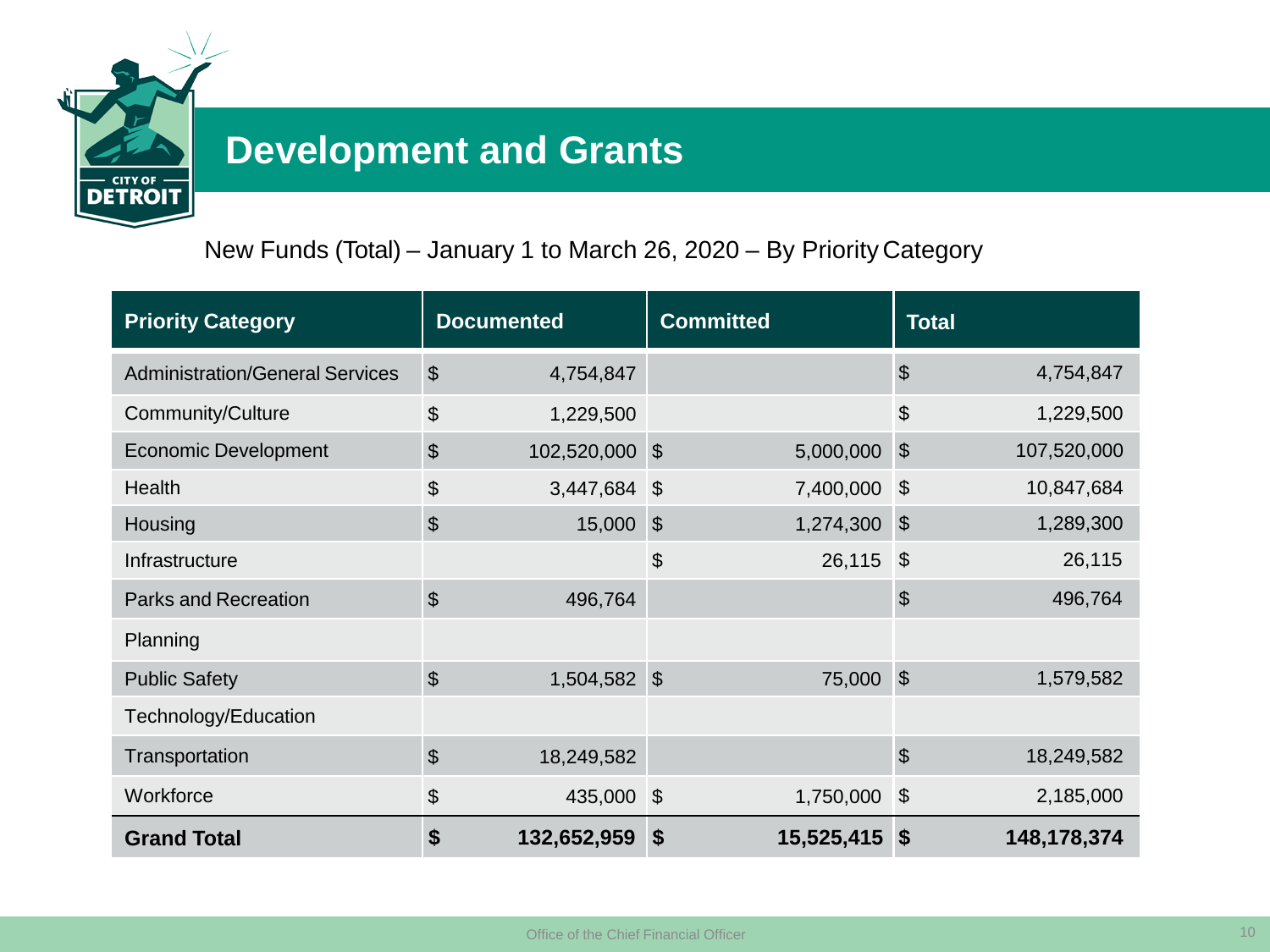

### **Development and Grants**

New Funds and City Leverage(1) – January 1 to March 26, 2020– By Priority Category

| <b>Priority Category</b>               | <b>Total Funds</b>            |                                        | City Leverage(1) |
|----------------------------------------|-------------------------------|----------------------------------------|------------------|
| <b>Administration/General Services</b> | $\boldsymbol{\mathsf{S}}$     | $\mathfrak{S}$<br>4,754,847            | 1,086,674        |
| Community/Culture                      | \$                            | 1,229,500                              |                  |
| <b>Economic Development</b>            | $\mathfrak{S}$<br>107,520,000 | $\mathcal{L}$                          | 59,000,000(2)    |
| Health                                 | \$                            | 10,847,684                             |                  |
| Housing                                | $\boldsymbol{\mathsf{S}}$     | $\boldsymbol{\mathsf{S}}$<br>1,289,300 | $15,000^{(3)}$   |
| Infrastructure                         | \$                            | 26,115                                 |                  |
| <b>Parks and Recreation</b>            | $\boldsymbol{\mathsf{S}}$     | 496,764                                |                  |
| Planning                               |                               |                                        |                  |
| <b>Public Safety</b>                   | $\mathfrak{S}$                | $\boldsymbol{\mathsf{S}}$<br>1,579,582 | 52,760           |
| Technology/Education                   |                               |                                        |                  |
| Transportation                         | $\mathfrak{S}$                | 18,249,582                             |                  |
| Workforce                              | \$                            | 2,185,000                              |                  |
| <b>Grand Total</b>                     | \$<br>148,178,374             | \$                                     | 60,101,674       |

(1) Leverage includes both match and parallel investment by the City that help make the case to external funders to co-invest.

(2) This \$59M has leveraged all Strategic Neighborhood Fund funding to date which includes funds raised in 2018 and 2019.

(3) There is an additional \$50M in HUD funding allocated to the Affordable Housing Leverage Fund that has been critical to securing these commitments.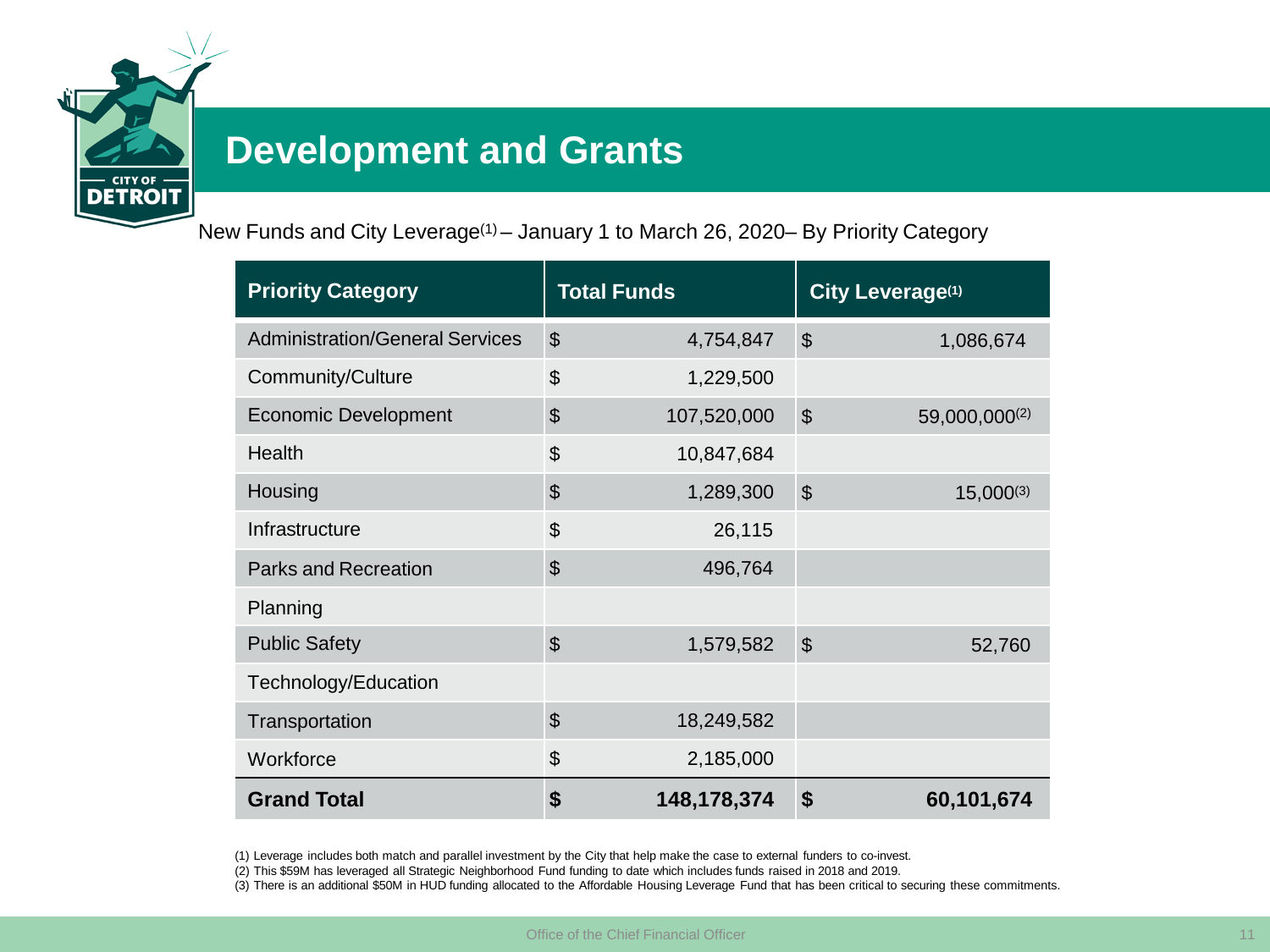

### **Cash Position**

*(\$ in millions)*

|                                          | <b>Unrestricted</b>      | <b>Restricted</b>        | February 2020 Total | <b>Prior Year February</b><br>2019 Total |         |  |  |
|------------------------------------------|--------------------------|--------------------------|---------------------|------------------------------------------|---------|--|--|
| <b>Bank Balance</b>                      | \$<br>276.2              | \$<br>954.8              | \$<br>$1,230.9$ \$  |                                          | 1,247.4 |  |  |
| Plus/minus: Reconciling items            | 9.8                      | 3.3                      | 13.1                |                                          | 11.4    |  |  |
| <b>Reconciled Bank Balance</b>           | \$<br>285.9              | \$<br>958.1              | \$<br>$1,244.0$ \$  |                                          | 1,258.8 |  |  |
| General Ledger Cash Balances             |                          |                          |                     |                                          |         |  |  |
| <b>General Fund</b>                      |                          |                          |                     |                                          |         |  |  |
| <b>General Accounts</b>                  | \$<br>181.5              | 167.5                    | \$<br>349.0 \$      |                                          | 338.7   |  |  |
| Risk Management/Self Insurance           |                          | 79.8                     | 79.8                |                                          | 99.2    |  |  |
| <b>Undistributed Delinquent Taxes</b>    |                          | 3.2                      | 3.2                 |                                          | 5.3     |  |  |
| Quality of Life Fund                     |                          | 18.4                     | 18.4                |                                          | 23.5    |  |  |
| Retiree Protection Trust Fund            |                          | 179.5                    | 179.5               |                                          | 125.1   |  |  |
| A/P and Payroll Clearing                 | 26.0                     |                          | 26.0                |                                          | 29.7    |  |  |
| <b>Other Governmental Funds</b>          |                          |                          |                     |                                          |         |  |  |
| <b>Capital Projects</b>                  |                          | 119.4                    | 119.4               |                                          | 163.2   |  |  |
| <b>Street Fund</b>                       |                          | 88.4                     | 88.4                |                                          | 79.1    |  |  |
| Grants                                   | $\overline{a}$           | 49.2                     | 49.2                |                                          | 47.2    |  |  |
| Solid Waste Management Fund              | 43.8                     | $\overline{\phantom{a}}$ | 43.8                |                                          | 42.7    |  |  |
| <b>Debt Service</b>                      | $\overline{a}$           | 82.1                     | 82.1                |                                          | 73.6    |  |  |
| Gordie Howe Bridge Fund                  | $\overline{\phantom{a}}$ | 17.6                     | 17.6                |                                          | 20.6    |  |  |
| Other                                    | 11.9                     | 8.2                      | 20.2                |                                          | 32.1    |  |  |
| <b>Enterprise Funds</b>                  |                          |                          |                     |                                          |         |  |  |
| <b>Enterprise Funds</b>                  | 8.4                      | 2.6                      | 11.0                |                                          | 37.6    |  |  |
| <b>Fiduciary Funds</b>                   |                          |                          |                     |                                          |         |  |  |
| <b>Undistributed Property Taxes</b>      |                          | 92.1                     | 92.1                |                                          | 78.0    |  |  |
| Fire Insurance Escrow                    |                          | 10.7                     | 10.7                |                                          | 9.6     |  |  |
| Other                                    |                          | 39.3                     | 39.3                |                                          | 37.1    |  |  |
| <b>Component Units</b>                   |                          |                          |                     |                                          |         |  |  |
| <b>Component Units</b>                   | 14.3                     |                          | 14.3                |                                          | 16.6    |  |  |
| <b>Total General Ledger Cash Balance</b> | \$<br>285.9              | \$<br>958.1              | \$<br>$1,244.0$ \$  |                                          | 1.258.8 |  |  |

Note: This schedule reports total City of Detroit (excludes DSWD) cash in the bank at February 29, 2020 and differences between the General Ledger and bank balance are shown as reconciling items. This report does not represent cash available for spending, and liabilities and fund balance must be considered when determining excess cash.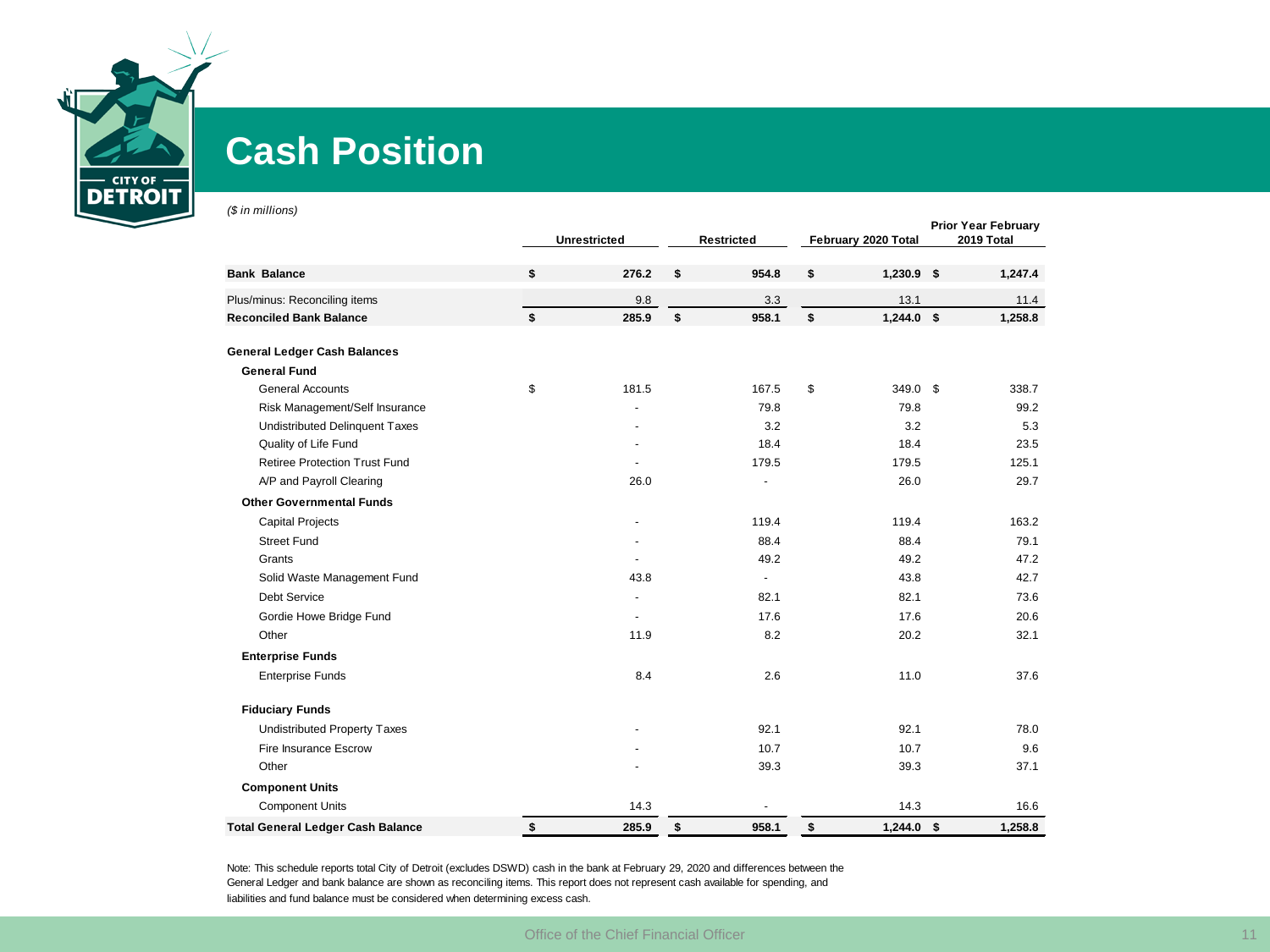

# **Operating Cash Activity: YTD Actual vs Forecast**

|                                   |    |                               |                         | For 8 Months Ending February 29, 2020 |                           |                        |                   |                                    |
|-----------------------------------|----|-------------------------------|-------------------------|---------------------------------------|---------------------------|------------------------|-------------------|------------------------------------|
| \$ in Millions                    |    | <b>YTD</b><br><b>Forecast</b> |                         | <b>YTD</b><br><b>Actuals</b>          |                           | <b>YTD</b><br>Variance |                   | <b>Prior YTD</b><br><b>Actuals</b> |
| <b>Cash Receipts</b>              |    |                               |                         |                                       |                           |                        |                   |                                    |
| <b>Property Taxes</b>             | \$ | 504.5                         | \$                      | 498.1                                 | \$                        | (6.4)                  | \$                | 478.1                              |
| Income Taxes                      |    | 215.5                         |                         | 210.8                                 |                           | (4.7)                  |                   | 205.8                              |
| Wagering                          |    | 126.8                         |                         | 128.6                                 |                           | 1.7                    |                   | 124.2                              |
| <b>State Shared Revenue</b>       |    | 137.3                         |                         | 139.6                                 |                           | 2.3                    |                   | 136.2                              |
| <b>Utility Taxes</b>              |    | 17.0                          |                         | 15.1                                  |                           | (1.9)                  |                   | 14.0                               |
| Other Revenue                     |    | 175.6                         |                         | 175.4                                 |                           | (0.3)                  |                   | 149.2                              |
| <b>Bond Proceeds</b>              |    | 11.9                          |                         | 11.9                                  |                           | 0.0                    |                   |                                    |
| <b>Total Cash Receipts</b>        | \$ | 1,188.7                       | \$                      | 1,179.4                               | \$                        | (9.2)                  | \$                | 1,107.5                            |
| <b>Cash Disbursements</b>         |    |                               |                         |                                       |                           |                        |                   |                                    |
| Salaries & Wages                  | \$ | $(335.1)$ \$                  |                         | (338.0)                               | \$                        | (2.9)                  | \$                | (309.8)                            |
| <b>Benefits</b>                   |    | (79.5)                        |                         | (78.8)                                |                           | 0.8                    |                   | (117.3)                            |
| <b>Retiree Protection Trust</b>   |    | (45.0)                        |                         | (45.0)                                |                           | 0.0                    |                   | (20.0)                             |
| <b>Accounts Payable</b>           |    | (294.0)                       |                         | (312.6)                               |                           | (18.6)                 |                   | (297.0)                            |
| <b>TIF Distributions</b>          |    | (32.2)                        |                         | (26.9)                                |                           | 5.2                    |                   |                                    |
| <b>Property Tax Distributions</b> |    | (379.9)                       |                         | (344.7)                               |                           | 35.2                   |                   | (366.6)                            |
| <b>Debt Service</b>               |    | (54.7)                        |                         | (54.7)                                |                           | 0.0                    |                   | (53.9)                             |
| <b>Total Cash Disbursements</b>   | \$ | $(1,220.3)$ \$                |                         | (1,200.6)                             | \$                        | 19.7                   | \$                | (1, 164.6)                         |
| <b>Net Cash Flow</b>              | \$ | (31.6)                        | $\sqrt[6]{\frac{1}{2}}$ | (21.2)                                | $\boldsymbol{\mathsf{S}}$ | 10.6                   | $\boldsymbol{\$}$ | (57.1)                             |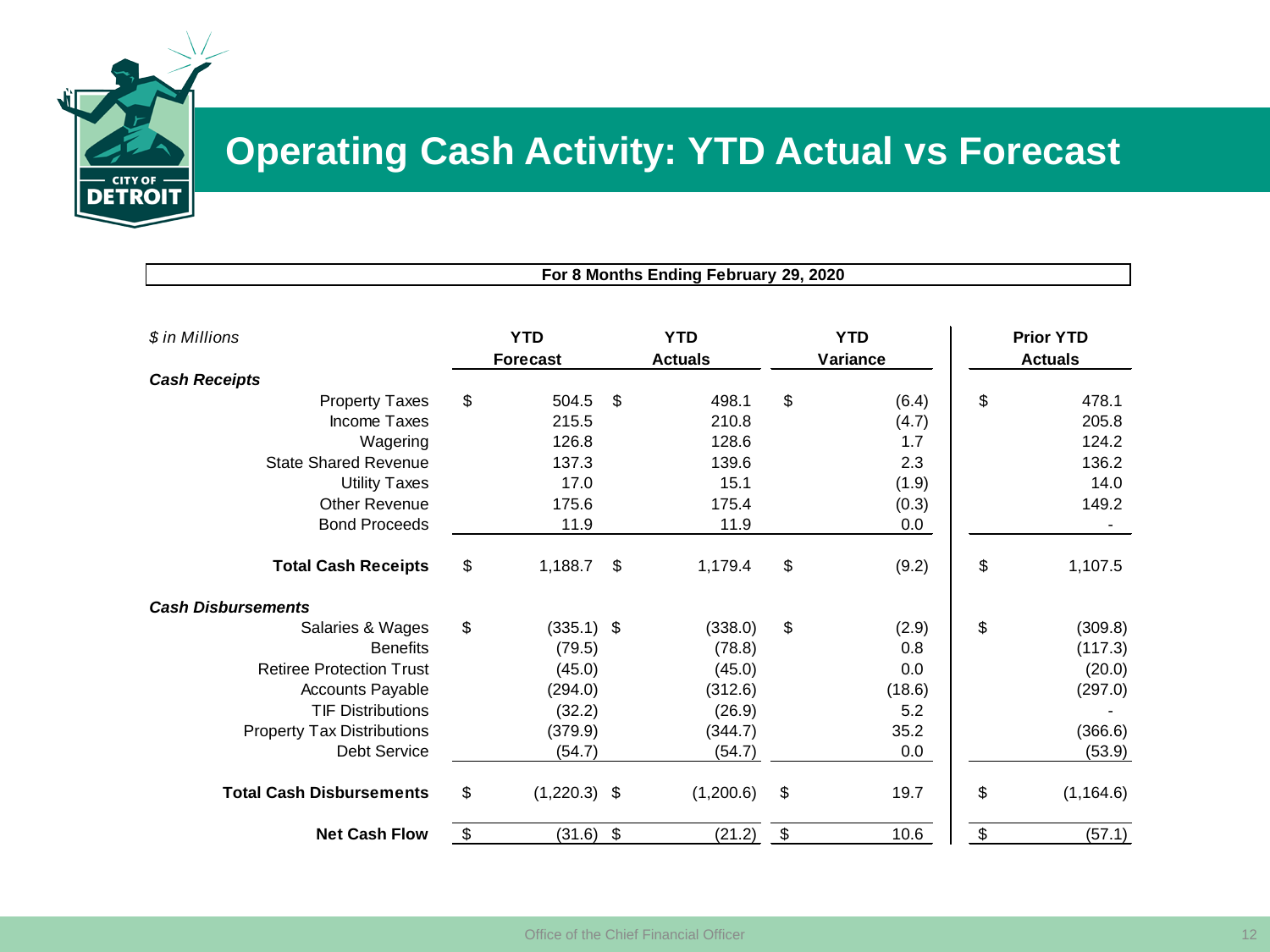

### **Operating Cash Activity: Actual vs. Forecast to Year End**

|                                    |    | 2019                        |      |                    |      |              |     |                  |  |             |      |          |                     |               | 2020 |                          |      |             |      |                          |    |                            |  |                          |      |             |
|------------------------------------|----|-----------------------------|------|--------------------|------|--------------|-----|------------------|--|-------------|------|----------|---------------------|---------------|------|--------------------------|------|-------------|------|--------------------------|----|----------------------------|--|--------------------------|------|-------------|
| \$ in Millions                     |    | July                        |      | August             |      | September    |     | October          |  | November    |      | December | January<br>February |               |      | March                    |      | April       |      | May                      |    | June                       |  | FY2020 Total             |      |             |
|                                    |    | Actual                      |      | Actual             |      | Actual       |     | <b>Actual</b>    |  | Actual      |      | Actual   |                     | Actual        |      | Actual                   |      | Forecast    |      |                          |    | Forecast Forecast Forecast |  |                          |      |             |
| <b>Cash Receipts</b>               |    |                             |      |                    |      |              |     |                  |  |             |      |          |                     |               |      |                          |      |             |      |                          |    |                            |  |                          |      |             |
| <b>Property Taxes</b>              |    | 58.2                        | \$   | 192.8 \$           |      | 26.7         | \$  | 8.9 <sup>5</sup> |  | 11.0        | - \$ | 65.1     | S                   | 125.3         | - \$ | 10.1                     | - \$ | 4.0         | - \$ | 1.3                      |    | 7.1                        |  | 31.6                     |      | 542.1       |
| Income Taxes                       |    | 30.7                        |      | 22.0               |      | 31.2         |     | 25.5             |  | 21.6        |      | 29.0     |                     | 30.7          |      | 20.1                     |      | 29.4        |      | 18.2                     |    | 17.7                       |  | 19.6                     |      | 295.7       |
| Wagering                           |    | 15.5                        |      | 17.4               |      | 15.0         |     | 14.1             |  | 18.0        |      | 17.6     |                     | 17.7          |      | 13.3                     |      | 9.0         |      |                          |    |                            |  |                          |      | 137.6       |
| <b>State Shared Revenue</b>        |    |                             |      | 34.2               |      |              |     | 35.1             |  |             |      | 35.6     |                     |               |      | 34.6                     |      |             |      | 33.7                     |    | $\overline{\phantom{a}}$   |  | 33.5                     |      | 206.7       |
| <b>Utility Taxes</b>               |    | 2.1                         |      | 1.3                |      | 1.8          |     | 2.0              |  |             |      | 3.1      |                     | 1.8           |      | 3.1                      |      | 3.5         |      | 2.8                      |    | 3.0                        |  | 2.8                      |      | 27.3        |
| Other Revenue                      |    | 33.7                        |      | 28.3               |      | 15.3         |     | 10.9             |  | 28.9        |      | 17.0     |                     | 23.7          |      | 17.7                     |      | 19.5        |      | 16.8                     |    | 15.8                       |  | 12.5                     |      | 240.0       |
| Bond Proceeds (transfer or direct) |    |                             |      |                    |      | 0.3          |     | 0.5              |  | 2.6         |      | 3.0      |                     | 1.2           |      | 4.2                      |      | 0.9         |      | 33.5                     |    |                            |  |                          |      | 46.3        |
| <b>Total Cash Receipts</b>         | s. | 140.2                       | - 5  | 296.0 <sup>5</sup> |      | 90.2         | -\$ | 97.1 S           |  | 82.0        | S    | 170.4    | Ŝ.                  | 200.3         | -S   | 103.1                    | - 5  | 66.3        | - 55 | 106.3                    |    | 43.6                       |  | 100.0                    |      | 1,495.7     |
| <b>Cash Disbursements</b>          |    |                             |      |                    |      |              |     |                  |  |             |      |          |                     |               |      |                          |      |             |      |                          |    |                            |  |                          |      |             |
| Salaries & Wages                   | \$ | (46.9)                      | -\$  | $(46.8)$ \$        |      | $(37.1)$ \$  |     | $(40.3)$ \$      |  | $(35.8)$ \$ |      | (45.4)   | \$                  | (50.8)        | - \$ | $(34.7)$ \$              |      | (36.6)      | - \$ | (37.2)                   | \$ | $(39.5)$ \$                |  | (44.3)                   | - \$ | (495.5)     |
| <b>Benefits</b>                    |    | (12.6)                      |      | (6.5)              |      | (6.0)        |     | (13.1)           |  | (6.5)       |      | (14.0)   |                     | (13.4)        |      | (6.5)                    |      | (6.4)       |      | (13.5)                   |    | (6.5)                      |  | (6.3)                    |      | (111.6)     |
| <b>Retiree Protection Trust</b>    |    | (45.0)                      |      |                    |      |              |     |                  |  |             |      |          |                     |               |      |                          |      |             |      |                          |    |                            |  |                          |      | (45.0)      |
| <b>Accounts Payable</b>            |    | (46.3)                      |      | (67.2)             |      | (24.2)       |     | (39.6)           |  | (20.0)      |      | (33.8)   |                     | (38.0)        |      | (43.5)                   |      | (34.6)      |      | (37.3)                   |    | (43.5)                     |  | (31.4)                   |      | (459.5)     |
| TIF Property Tax Disbursements     |    |                             |      |                    |      |              |     | (0.3)            |  | (1.6)       |      | (25.0)   |                     |               |      | $\overline{\phantom{a}}$ |      |             |      | $\overline{\phantom{a}}$ |    | (26.9)                     |  | $\overline{\phantom{a}}$ |      | (53.8)      |
| <b>Property Tax Distributions</b>  |    | (17.1)                      |      | (26.5)             |      | (132.0)      |     | (6.1)            |  | (5.4)       |      | (6.5)    |                     | (86.2)        |      | (65.0)                   |      | (0.4)       |      | (2.0)                    |    | (10.0)                     |  | (15.0)                   |      | (372.1)     |
| Debt Service                       |    | (2.7)                       |      | (8.2)              |      | (14.1)       |     | (6.2)            |  | (2.7)       |      | (9.1)    |                     | (2.7)         |      | (9.1)                    |      | (11.4)      |      | (9.0)                    |    | (2.7)                      |  | (9.0)                    |      | (86.8)      |
| <b>Total Cash Disbursements</b>    |    | $$$ (170.6) $$$ (155.2) $$$ |      |                    |      | $(213.3)$ \$ |     | $(105.7)$ \$     |  | (72.1)      | - \$ | (133.8)  |                     | $$(191.2)$ \$ |      | $(158.8)$ \$             |      | $(89.5)$ \$ |      | (99.0)                   |    | $$(129.1)$ \$              |  | (106.0)                  |      | \$(1,624.3) |
| <b>Net Cash Flow</b>               | \$ | (30.3)                      | - \$ | 140.8              | - \$ | $(123.1)$ \$ |     | $(8.5)$ \$       |  | 9.9         | -\$  | 36.6     | \$                  | 9.1           | S.   | (55.7)                   | - \$ | $(23.2)$ \$ |      | 7.3                      | \$ | $(85.5)$ \$                |  | (6.0)                    |      | (128.6)     |

Notes:

- The December "TIF Property Tax Disbursement" and the January "Property Tax Distributions" line have been adjusted from prior months due to a correction.

- The April forecast includes \$33.5 million of mandatory draw on the Act 51 term loan.

- Other than income tax and wagering taxes, the potential economic impact have not yet been incorporated into this cash forecast.